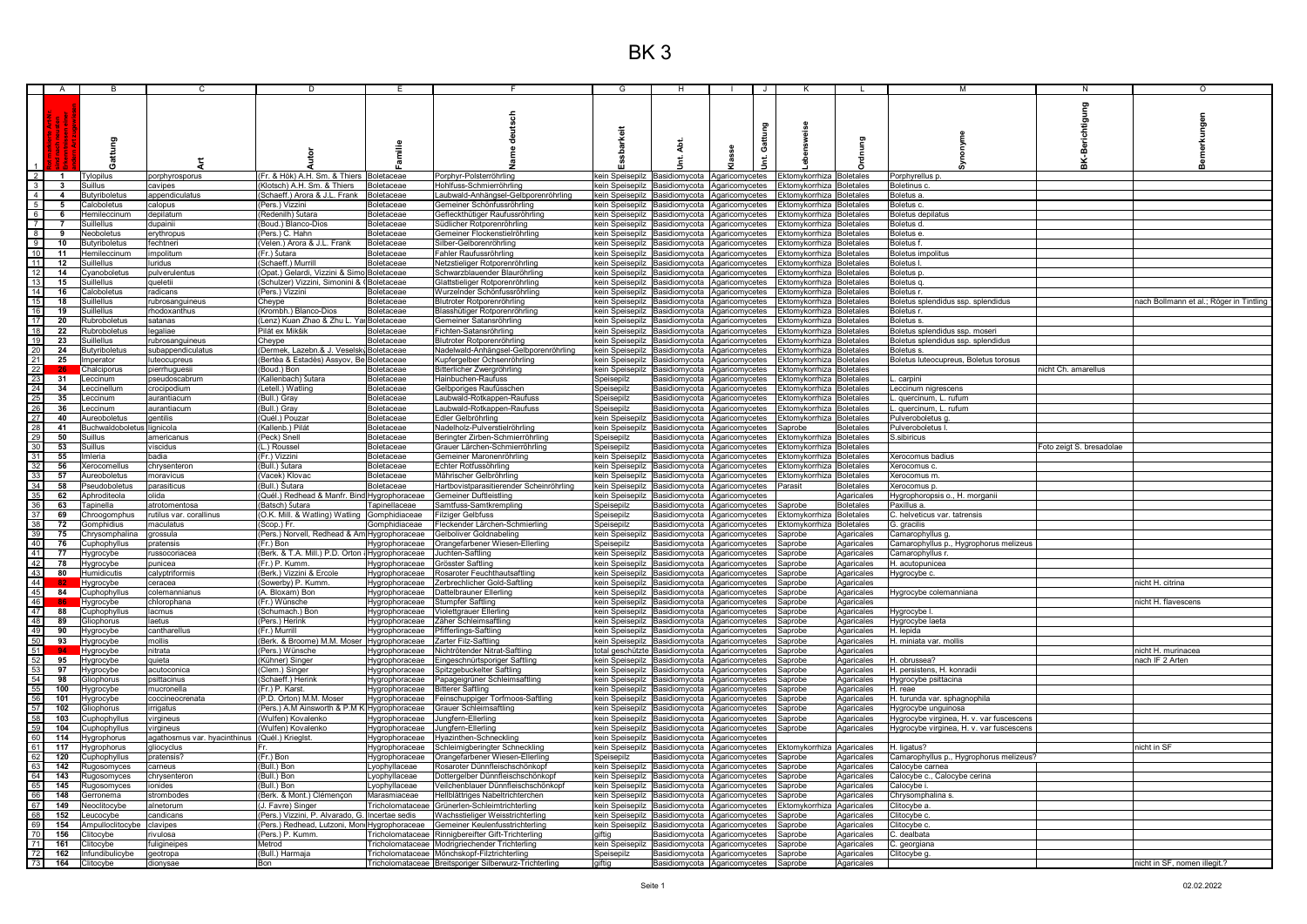## BK 3

|                                                      | A   | <b>B</b>                  | C.               | D.                                              | F.                      | F.                                                                                                                                                                                                                      | G                             | H             | I J I<br>$\mathbf{1}$                                | K                         |                          | M                                                           | N                                               | $\Omega$                                |
|------------------------------------------------------|-----|---------------------------|------------------|-------------------------------------------------|-------------------------|-------------------------------------------------------------------------------------------------------------------------------------------------------------------------------------------------------------------------|-------------------------------|---------------|------------------------------------------------------|---------------------------|--------------------------|-------------------------------------------------------------|-------------------------------------------------|-----------------------------------------|
|                                                      | 165 | Atractosporocybe inornata |                  | lowerby) P. Alvarado, G. Mor Incertae sedis     |                         | Graublättriger Spindelsportrichterling                                                                                                                                                                                  | kein Speisepilz               |               | Basidiomycota Agaricomycetes                         | Saprobe                   | Agaricales               | Clitocybe i                                                 |                                                 |                                         |
| $\frac{74}{75}$                                      | 166 | nfundibulicybe            | lateritia        | Favre) Vizzini & Contu                          | Tricholomataceae        | Ziegelroter Silberwurz-Filztrichterling                                                                                                                                                                                 | kein Speisepilz               |               | Basidiomycota Agaricomycetes                         | Saprobe                   | Agaricales               | Clitocybe I                                                 |                                                 |                                         |
| 76                                                   | 168 | <b>Ossicaulis</b>         | lignatilis       | Pers.) Redhead & Ginns                          | richolomataceae         | Bepuderter Weinfass-Holztrichterling                                                                                                                                                                                    |                               |               | kein Speisepilz Basidiomycota Agaricomycetes         | Saprobe                   | Agaricales               | Clitocybe lignatilis                                        |                                                 |                                         |
|                                                      | 171 | Clitocybe                 | obsoleta?        | Batsch ex Fr.) Quél                             |                         | Tricholomataceae IVerblichener Trichterling                                                                                                                                                                             | giftig                        | Basidiomycota | Agaricomycetes                                       | Saprobe                   | Agaricales               |                                                             |                                                 | nicht in SF, ev. C. fragrans            |
| $\frac{77}{78}$                                      | 177 | Bonomyces                 | sinopicus        | Fr.) Vizzini                                    | Tricholomataceae        | Rotbrauner Kohlentrichterling                                                                                                                                                                                           | Speisepilz                    |               | Basidiomycota Agaricomycetes                         | Saprobe                   | Agaricales               | Clitocybe sinopica                                          |                                                 |                                         |
| 79                                                   |     |                           | vermicularis     |                                                 |                         |                                                                                                                                                                                                                         | kein Speisepilz               |               |                                                      | Saprobe                   |                          |                                                             |                                                 |                                         |
|                                                      | 179 | Rhizocybe                 |                  | Fr.) Vizzini, G. Moreno, P. Alv Incertae sedis  |                         | Lärchen-Wurzeltrichterling                                                                                                                                                                                              |                               |               | Basidiomycota Agaricomycetes                         |                           | Agaricales               | Clitocybe v                                                 |                                                 |                                         |
| $\frac{80}{81}$                                      | 182 | Hydropus                  | dryacdicola      | (Küehner) E. Horak                              | Marasmiaceae            | Silberwurz-Wasserfuss                                                                                                                                                                                                   |                               |               | kein Speisepilz Basidiomycota Agaricomycetes         | Saprobe                   | Agaricales               | Clitocybula d                                               |                                                 |                                         |
|                                                      | 184 | Gymnopus                  | alkalivirens     | Sinaer                                          | Omphalotaceae           | Grünverfärbender Blasssporrübling                                                                                                                                                                                       |                               |               | kein Speisepilz Basidiomycota Agaricomycetes         | Saprobe                   | Agaricales               | Collybia a.                                                 |                                                 |                                         |
| 82                                                   | 185 | Rhodocollybia             | butvracea        | Bull.) Qué                                      | Omphalotaceae           | Butter-Rosasporrübling                                                                                                                                                                                                  |                               |               | kein Speisepilz Basidiomycota Agaricomycetes         | Saprobe                   | Agaricales               | Collybia butyracea var. asmea                               |                                                 |                                         |
| $\frac{83}{84}$                                      | 186 | Rhodocollybia             | butvracea        | (Bull.) Quél                                    | Omphalotaceae           | Butter-Rosasporrübling                                                                                                                                                                                                  |                               |               | kein Speisepilz   Basidiomycota   Agaricomycetes     | Saprobe                   | Agaricales               | Collybia b.                                                 |                                                 |                                         |
|                                                      | 187 | Marasmiellus              | confluens        | Pers.) J.S. Oliveira 2019                       | Omphalotaceae           | <nopfstieliger td="" zwergschwindling<=""><td></td><td></td><td>kein Speisepilz Basidiomycota Agaricomycetes</td><td>Saprobe</td><td>Agaricales</td><td>Collybia c.; Gymnopus c.</td><td></td><td></td></nopfstieliger> |                               |               | kein Speisepilz Basidiomycota Agaricomycetes         | Saprobe                   | Agaricales               | Collybia c.; Gymnopus c.                                    |                                                 |                                         |
|                                                      | 188 | Rhodocollybia             | prolixa          | Fr.) Antonín & Noordeloos                       | Omphalotaceae           | Kerbblättriger Rosasporrübling                                                                                                                                                                                          |                               |               | kein Speisepilz   Basidiomycota   Agaricomycetes     | Saprobe                   | Agaricales               | Collybia distorta, Collybia prolixa                         |                                                 |                                         |
|                                                      | 189 | Gymnopus                  | dryophilus       | Fr.) Antonín & Noordel.                         | Omphalotaceae           | Waldfreund-Blasssporrübling                                                                                                                                                                                             | Speisepilz                    |               | Basidiomycota Agaricomycetes                         | Saprobe                   | Agaricales               | Collybia dryophila                                          |                                                 |                                         |
| $\begin{array}{r} 85 \\ 86 \\ \hline 87 \end{array}$ | 190 |                           |                  | Pers.) Antonín & Noordel                        |                         |                                                                                                                                                                                                                         |                               |               |                                                      |                           |                          |                                                             |                                                 |                                         |
|                                                      |     | <u> 3ymnopus</u>          | ncior            |                                                 | Omphalotaceae           | Gelbblättriger Blasssporrübling                                                                                                                                                                                         | kein Speisepilz               |               | Basidiomycota Agaricomycetes                         | Saprobe                   | Agaricales               | Collybia extuberans, Collybia luteifolia, Collybia succinea |                                                 |                                         |
| 88                                                   | 191 | <b>Gymnopus</b>           | fuscopurpureus   | Pers.) Antonín, Halling & Noor Omphalotaceae    |                         | urpurbrauner Buchenblatt-Blasssporrübling                                                                                                                                                                               |                               |               | kein Speisepilz Basidiomycota Agaricomycetes         | Saprobe                   | Agaricales               | Collybia fuscopurpurea                                      |                                                 |                                         |
| $\frac{89}{90}$                                      | 192 | <b>Gymnopus</b>           | fusipes          | Bull.) Gray                                     | Omphalotaceae           | Spindeliger Blasssporrübling                                                                                                                                                                                            | kein Speisepilz Basidiomycota |               | Agaricomycetes                                       | Saprobe                   | Agaricales               | Collybia fusipes                                            |                                                 |                                         |
|                                                      | 193 | Gymnopus                  | hariolorum       | Bull.) Antonín, Halling & Noord Omphalotaceae   |                         | Stinkender Frühlings-Blasssporrübling                                                                                                                                                                                   |                               |               | kein Speisepilz Basidiomycota Agaricomycetes         | Saprobe                   | Agaricales               | Collybia h.                                                 |                                                 |                                         |
| 91                                                   | 194 | Gymnopus                  | ocior            | Pers.) Antonín & Noordel.                       | Omphalotaceae           | Gelbblättriger Blasssporrübling                                                                                                                                                                                         |                               |               | kein Speisepilz Basidiomycota Agaricomycetes         | Saprobe                   | Agaricales               | Collybia extuberans, Collybia luteifolia, Collybia succinea |                                                 |                                         |
|                                                      | 195 | Rhodocollybia             | maculata         | Alb. & Schwein.) Singer                         | Omphalotaceae           | Gefleckter Rosasporrübling                                                                                                                                                                                              |                               |               | kein Speisepilz   Basidiomycota   Agaricomycetes     | Saprobe                   | Agaricales               | Collybia maculata                                           |                                                 |                                         |
| $\frac{92}{93}$                                      | 196 | 3vmnopus                  | ervthropus       | Pers.) Antonín, Halling & Noor Omphalotaceae    |                         | Rotbraunstieliger Blasssporrübling                                                                                                                                                                                      |                               |               | kein Speisepilz Basidiomycota Agaricomycetes         | Saprobe                   | Agaricales               | Collybia marasmioides                                       |                                                 |                                         |
|                                                      | 197 | <b>Symnopus</b>           | vernus           | Pers.) Antonín, Halling & Noor Omphalotaceae    |                         | Holzbewohnender Blasssporrübling                                                                                                                                                                                        |                               |               | kein Speisepilz Basidiomycota Agaricomycetes         | Saprobe                   | Agaricales               | Collybia nivalis, G. nivalis                                |                                                 |                                         |
| $\frac{94}{95}$                                      |     |                           |                  |                                                 |                         |                                                                                                                                                                                                                         |                               |               |                                                      |                           |                          |                                                             |                                                 |                                         |
|                                                      | 198 | Marasmiellus              | peronatus        | Pers.) J.S. Oliveira 2019                       | Omphalotaceae           | Brennender Zwergschwindling                                                                                                                                                                                             | giftig                        |               | Basidiomycota Agaricomycetes                         | Saprobe                   | Agaricales               | Collybia peronata                                           |                                                 |                                         |
|                                                      | 199 | Rhodocollybia             | prolixa          | Fr.) Antonín & Noordeloos                       | Omphalotaceae           | Kerbblättriger Rosasporrübling                                                                                                                                                                                          | kein Speisepilz               |               | Basidiomycota Agaricomycetes                         | Saprobe                   | Agaricales               | Collybia distorta, Collybia prolixa                         |                                                 |                                         |
| $\frac{97}{98}$                                      | 200 | Gymnopus                  | ocior            | Pers.) Antonín & Noordel.                       | Omphalotaceae           | Gelbblättriger Blasssporrübling                                                                                                                                                                                         |                               |               | kein Speisepilz Basidiomycota Agaricomycetes         | Saprobe                   | Agaricales               | Collybia extuberans, Collybia luteifolia, Collybia succinea |                                                 |                                         |
|                                                      | 204 | Crinipellis               | scabella         | (Alb. & Schwein.) Murrill                       | Marasmiaceae            | Rauer Haarschwindling                                                                                                                                                                                                   |                               |               | kein Speisepilz Basidiomycota Agaricomycetes         | Saprobe                   | Agaricales               | C. stipitaria                                               |                                                 |                                         |
|                                                      | 208 | ayodia                    | bisphaerigera?   | J.E. Lange) Singer                              | Tricholomataceae        | Gestreifter Russnabeling                                                                                                                                                                                                |                               |               | kein Speisepilz Basidiomycota Agaricomycetes         | Saprobe                   | Agaricales               | F. gracilipes?                                              |                                                 | ach IF 2 Arten                          |
|                                                      | 209 | amundia                   | striatula        | Kühner) Raithelh.                               | Tricholomataceae        | Winter-Russnabeling                                                                                                                                                                                                     |                               |               | kein Speisepilz Basidiomycota Agaricomycetes         | Saprobe                   | Agaricales               | Fayodia pseudoclusilis                                      |                                                 |                                         |
| 100<br>101                                           | 211 | .ichenomphalia            | alpina           | Britzelm.) Redhead, Lutzoni,                    | N Hygrophoraceae        | Alpen-Flechtennabelino                                                                                                                                                                                                  | kein Speisepilz Basidiomycota |               | Agaricomycetes                                       | Symbiont                  | Agaricales               | Gerronema alpinum                                           |                                                 |                                         |
|                                                      | 212 |                           | umbellifera      | ) Redhead, Lutzoni, Moncalv Hygrophoraceae      |                         | Gefalteter Flechtennabeling                                                                                                                                                                                             |                               |               |                                                      |                           |                          | Gerronema ericetorum, Clitocybe e., Phytoconis e.           |                                                 |                                         |
|                                                      |     | Lichenomphalia            |                  |                                                 |                         |                                                                                                                                                                                                                         |                               |               | kein Speisepilz Basidiomycota Agaricomycetes         | Symbiont                  | Agaricales               |                                                             |                                                 |                                         |
| 103<br>104<br>105                                    | 213 | Lichenomphalia            | hudsoniana       | (H.S. Jenn.) Redhead, Lutzoni, Hygrophoraceae   |                         | Hellgelber Flechtennabeling                                                                                                                                                                                             |                               |               | kein Speisepilz Basidiomycota Agaricomycetes         | Symbiont                  | Agaricales               | Gerronema hudsoniana                                        |                                                 |                                         |
|                                                      | 214 | Loreleia                  | marchantiae      | Singer & Clémençon) Redhea Incertae sedis       |                         | Brunnenlebermoos-Orangenabeling                                                                                                                                                                                         |                               |               | kein Speisepilz Basidiomycota Agaricomycetes         | Saprobe                   | inc. sedis               | Gerronema m                                                 |                                                 |                                         |
|                                                      | 215 | Hemimvcena                | hirsuta          | Tode) Singer                                    | Mycenaceae              | Haariger Scheinhelmling                                                                                                                                                                                                 |                               |               | kein Speisepilz Basidiomycota Agaricomycetes         | Saprobe                   | Agaricales               | H. crispula                                                 |                                                 |                                         |
|                                                      |     | Hemimycena                | cucullata        | Pers.) Singer                                   | Mycenaceae              | <b>Gipsweisser Scheinhelmling</b>                                                                                                                                                                                       |                               |               | kein Speisepilz Basidiomycota Agaricomycetes         | Saprobe                   | Agaricales               |                                                             | icht H. lactea                                  |                                         |
| 106<br>107<br>108                                    |     | Hemimycena                | gracilis         | (Quél.) Singer                                  | Mycenaceae              | Graziler Scheinhelmling                                                                                                                                                                                                 | kein Speisepilz               | Basidiomycota | Agaricomycetes                                       | Saprobe                   | Agaricales               |                                                             | nicht H. pithya                                 |                                         |
|                                                      | 223 | Hohenbuehelia             | petaloides       | (Bull.) Schulzer                                | Pleurotaceae            | Spatelförmiger Muscheling                                                                                                                                                                                               |                               |               | kein Speisepilz Basidiomycota Agaricomycetes         | Saprobe                   | Agaricales               | H. geogenia                                                 |                                                 |                                         |
| $\frac{109}{110}$                                    | 227 | Laccaria                  | pumila           | Fayod                                           | Hydnangiaceae           | Zwerg-Farbtrichterling                                                                                                                                                                                                  | kein Speisepilz               |               | Basidiomycota Agaricomycetes                         | Ektomykorrhiza            | Agaricales               | altaica                                                     |                                                 |                                         |
|                                                      | 228 | Laccaria                  | amethystina      | Cooke                                           | Hydnangiaceae           | Violetter Farbtrichteling                                                                                                                                                                                               | Speisepilz                    |               | Basidiomycota Agaricomycetes                         | Ektomykorrhiza Agaricales |                          |                                                             | nicht L. amethystea, ist Synonym von L. laccata |                                         |
| 111                                                  | 231 | Laccaria                  | laccata          |                                                 |                         | Rötlicher Farbtrichterling                                                                                                                                                                                              |                               |               |                                                      | Ektomykorrhiza            |                          | amethystea                                                  |                                                 | iach Contu 2003: L. affinis (L. Iaccata |
|                                                      |     |                           |                  | Scop.) Cooke                                    | Hydnangiaceae           |                                                                                                                                                                                                                         | Speisepilz                    |               | Basidiomycota Agaricomycetes                         |                           | Agaricales               |                                                             |                                                 |                                         |
| 112                                                  | 232 | accaria.                  | laccata          | Scop.) Cooke                                    | Hydnangiaceae           | Rötlicher Farbtrichterling                                                                                                                                                                                              | Speisepilz                    |               | Basidiomycota Agaricomycetes                         | Ektomykorrhiza            | Agaricales               | amethystea, L. laccata var. pallidifolia                    |                                                 | nach Contu 2003: L. affinis (L. laccata |
| 113                                                  | 235 | entinellus                | micheneri        | Berk. & M.A. Curtis                             | Auriscalpiaceae         | Genabelter Zähling                                                                                                                                                                                                      | kein Speisepilz               |               | Basidiomycota Agaricomycetes                         | Saprobe                   | Russulales               | . omphalode                                                 |                                                 |                                         |
| 114                                                  | 237 | Neolentinus               | adhaerens        | Alb. & Schwein.) Redhead & C Polyporaceae       |                         | Harziger Sägeblättling                                                                                                                                                                                                  |                               |               | kein Speisepilz   Basidiomycota   Agaricomycetes     | Saprobe                   | Polyporales              | Lentinus a                                                  |                                                 |                                         |
| 115                                                  | 238 | Neolentinus               | lepideus         | (Fr.) Fr                                        | Polyporaceae            | Schuppiger Sägeblättling                                                                                                                                                                                                |                               |               | kein Speisepilz Basidiomycota Agaricomycetes         | Saprobe                   | <sup>2</sup> olyporales  | Lentinus I                                                  |                                                 |                                         |
| 116                                                  | 239 | Neofavolus                | suavissimus      | (Fr.) J.E. Seelan, Justo & Hibbi Polyporaceae   |                         | Anis-Kleinzähling                                                                                                                                                                                                       |                               |               | kein Speisepilz Basidiomycota Agaricomycetes         | Saprobe                   | Polyporales              | Lentinus s                                                  |                                                 |                                         |
| 117                                                  | 241 | Panus                     | conchatus        | Bull.) Fr.                                      | Polyporaceae            | eränderlicher Knäueling                                                                                                                                                                                                 | kein Speisepilz               |               | Basidiomycota Agaricomycetes                         | Saprobe                   | Polyporales              | Lentinus torulosus                                          |                                                 |                                         |
|                                                      | 244 | Paralepista               | flaccida         | Sowerby) Vizzini                                | Tricholomataceae        | Fuchsiger Röteltrichterling                                                                                                                                                                                             | Speisepilz                    |               | Basidiomycota Agaricomycetes                         | Saprobe                   |                          | Lepista f., Lepista inversa                                 |                                                 |                                         |
| 118                                                  |     |                           |                  |                                                 |                         |                                                                                                                                                                                                                         |                               |               |                                                      |                           | Agaricales               |                                                             |                                                 |                                         |
|                                                      | 251 | Clitocybe                 | candida          | Bres.                                           | Tricholomataceae        | Weisser Trichterling                                                                                                                                                                                                    | kein Speisepilz               | Basidiomycota | Agaricomycetes                                       | Saprobe                   | Agaricales               | Leucopaxillus candidus                                      |                                                 |                                         |
|                                                      | 253 | Giacomia                  | mirabilis        | (Bres.) Vizzini & Contu                         |                         | Tricholomataceae Braunstieliger Prachtkrempenritterling                                                                                                                                                                 |                               |               | kein Speisepilz Basidiomycota Agaricomycetes         | Saprobe                   | Agaricales               | Leucopaxillus m                                             |                                                 |                                         |
|                                                      |     | Sagaranella               | gibberosa        | (Fr.) Donk                                      | Lyphyllaaceae           | Höckersporiges Graublatt                                                                                                                                                                                                |                               |               | kein Speisepilz Basidiomycota Agaricomycetes         | Saprobe                   | Agaricales               |                                                             | nicht L. ambustum                               |                                         |
|                                                      | 255 | Tephrocybe                | anthracophila    | Lasch) P.D. Orton                               | Lyphyllaaceae           | Kleines Kohlen-Graublatt                                                                                                                                                                                                |                               |               | kein Speisepilz Basidiomycota Agaricomycetes         | Saprobe                   | Agaricales               | Lyophyllum anthracophilum                                   |                                                 |                                         |
|                                                      | 256 | Leucocybe                 | connata          | Pers.) Vizzini. P. Alvarado. G. Ilncertae sedis |                         | Büscheliger Weisstrichterling                                                                                                                                                                                           | giftig                        |               | Basidiomycota Agaricomycetes                         | Saprobe                   | Agaricales               | Lyophyllum connatum                                         |                                                 |                                         |
|                                                      | 258 | Sagaranella               | tylicolor        | Fr.) V. Hofst., Clémencon, Mo Lyophyllaceae     |                         | euchtstandort-Stachelsporgraublatt                                                                                                                                                                                      | kein Speisepilz               |               | Basidiomycota Agaricomycetes                         | Saprobe                   | Agaricales               | Lvophvllum erosum                                           |                                                 |                                         |
|                                                      | 260 | .yophyllum                | decastes         | (Fr.) Singer                                    | Lyophyllaceae           | Büscheliger Rasling                                                                                                                                                                                                     | Speisepilz                    |               | Basidiomycota Agaricomycetes                         | Saprobe                   | Agaricales               | L. fumosum                                                  |                                                 |                                         |
|                                                      | 261 | Calocybe                  | ganggraenosa     | Fr.) K. Hofst., Moncalvo, Redh Lyophyllaceae    |                         | Schwarzfleckender Schönkopf                                                                                                                                                                                             |                               |               | kein Speisepilz Basidiomycota Agaricomycetes         | Saprobe                   | Agaricales               | Lyophyllum leucophaetum                                     |                                                 |                                         |
|                                                      |     |                           |                  |                                                 |                         |                                                                                                                                                                                                                         |                               |               |                                                      |                           |                          |                                                             |                                                 |                                         |
|                                                      | 263 | Calocybe                  | ochracea         | (R. Haller Aar) Bor                             | Lvophvllaceae           | Rötendschwärzender Schönkopf                                                                                                                                                                                            |                               |               | kein Speisepilz Basidiomycota Agaricomycetes         | Saprobe                   | Agaricales               | Lyophyllum ochraceum                                        |                                                 |                                         |
|                                                      | 264 | Collybia                  | ozes             | (Fr.) P. Karst.                                 | Tricholomataceae        | Faserstieliger Mehl-Rübling                                                                                                                                                                                             |                               |               | kein Speisepilz   Basidiomycota   Agaricomycetes     | Saprobe                   | Agaricales               | Lyophyllum o.                                               |                                                 |                                         |
|                                                      | 265 | Sphagnurus                | paluster         | Peck) Redhead & V. Hofst.                       | <b>Tricholomataceae</b> | <b>Gemeines Sumpfgraublatt</b>                                                                                                                                                                                          |                               |               | kein Speisepilz Basidiomycota Agaricomycetes         | Saprobe                   | Agaricales               | Lyophyllum palustre                                         |                                                 |                                         |
|                                                      | 266 | Tephrocybe                | platypus         | Kühner) M.M. Moser                              | _yphyllaaceae           | Winter-Graublatt                                                                                                                                                                                                        |                               |               | kein Speisepilz Basidiomycota Agaricomycetes         | Saprobe                   | Agaricales               | Lyophyllum p                                                |                                                 |                                         |
|                                                      | 267 | Γephrocγbe                | rancida          | 'Fr.) Donk                                      | Lyphyllaaceae           | Nurzel-Graublatt                                                                                                                                                                                                        |                               |               | kein Speisepilz Basidiomycota Agaricomycetes         | Saprobe                   | Agaricales               | Lyophyllum r                                                |                                                 |                                         |
|                                                      | 269 | Sagaranella               | tylicolor        | Fr.) V. Hofst., Clémencon, Mo Lyophyllaceae     |                         | rockenstandort-Stachelsporgraublatt                                                                                                                                                                                     | kein Speisepilz               | Basidiomycota | Agaricomycetes                                       | Saprobe                   | Agaricales               | Lyophyllum tesquorum                                        |                                                 | tesquorum ist fragliche Art             |
|                                                      | 271 | Sagaranella               | tvlicolor        | (Fr.) V. Hofst., Clémencon, Mo Lyophyllaceae    |                         | Wald-Stachelsporgraublatt                                                                                                                                                                                               |                               |               | kein Speisepilz Basidiomycota Agaricomycetes         | Saprobe                   | Agaricales               | Lyophyllum t., Tephrocybe t                                 |                                                 |                                         |
|                                                      | 272 | Hypsizygus                | ulmarius         | (Bull.) Redhead                                 | Lyophyllaceae           | Jimen-Holzrasling                                                                                                                                                                                                       | Speisepilz                    |               | Basidiomycota Agaricomycetes                         | Saprobe                   | Agaricales               | Lyophyllum ulmariium                                        |                                                 |                                         |
|                                                      | 276 | Mycetinis                 | alliaceus        | Jacq.) Earl ex A. Wilson & De Omphalotaceae     |                         | Bereiftstieliger Knoblauchschwindling                                                                                                                                                                                   | kein Speisepilz               |               | Basidiomycota Agaricomycetes                         |                           |                          | Marasmius a                                                 |                                                 |                                         |
|                                                      | 277 |                           | androsaceus      | ) Della Maggiora & Trassinel Omphalotaceae      |                         | Rosshaar-Blasssporrüblinα                                                                                                                                                                                               |                               |               | kein Speisepilz Basidiomycota Agaricomycetes         | Saprobe                   | Agaricales<br>Agaricales | Marasmius androsaceus                                       |                                                 |                                         |
|                                                      |     | Gymnopus                  |                  |                                                 |                         |                                                                                                                                                                                                                         |                               |               |                                                      | Saprobe                   |                          |                                                             |                                                 |                                         |
|                                                      | 280 | cryptomarasmius           | l minutus        | Peck) T.S. Jenkinson & Desjal Physalacriaceae   |                         | Ninziger Zwergschwindling                                                                                                                                                                                               |                               |               | kein Speisepilz Basidiomycota Agaricomycetes         |                           | Agaricales               | Marasmius capillipes                                        |                                                 |                                         |
|                                                      | 283 | IRhizomarasmius           | epidryas         | (Kühner ex Rinikier) A. Ronikie Physalacriaceae |                         | Silberwurz-Wurzelschwindling                                                                                                                                                                                            |                               |               | kein Speisepilz Basidiomycota Agaricomycetes         | Saprobe                   | Agaricales               | Marasmius e                                                 |                                                 |                                         |
|                                                      | 290 | Rhizomarasmius            | setosus          | Sow.) Noord.                                    | Physalacriaceae         | Borstenstieliger Wuzelschwindling                                                                                                                                                                                       |                               |               | kein Speisepilz Basidiomycota Agaricomycetes         | Saprobe                   | Agaricales               | Marasmius recubans                                          |                                                 |                                         |
|                                                      | 292 | Mycetinis                 | scorodonius      | Fr.) A. Wilson & Desjardin                      | Omphalotaceae           | Glattstieliger Knoblauchschwindling                                                                                                                                                                                     |                               |               | kein Speisepilz Basidiomycota Agaricomycetes         | Saprobe                   | Agaricales               | Marasmius s.                                                |                                                 |                                         |
| 141                                                  | 293 | Marasmius                 | anisocystidiatus | Antonín. Desiardin & H. Gsell Marasmiaceae      |                         | Braunschneidiger Schwindling                                                                                                                                                                                            |                               |               | kein Speisepilz Basidiomycota Agaricomycetes         | Saprobe                   | Agaricales               |                                                             |                                                 |                                         |
| 142                                                  | 295 | Marasmius                 | wynneae          | Berk, & Broome                                  | Marasmiaceae            | /iolettlicher Schwindling                                                                                                                                                                                               |                               |               | kein Speisepilz Basidiomycota Agaricomycetes         | Saprobe                   | Agaricales               |                                                             | icht wynnei                                     |                                         |
|                                                      | 308 | <b>Gymnopus</b>           | brassicolens     | Romagn.) Antonín & Noordel. Omphalotaceae       |                         | Kohl-Blasssporrübling                                                                                                                                                                                                   |                               |               | kein Speisepilz   Basidiomycota   Agaricomycetes     | Saprobe                   | Agaricales               | Micromphale b                                               |                                                 |                                         |
|                                                      |     |                           |                  |                                                 |                         |                                                                                                                                                                                                                         |                               |               |                                                      |                           |                          |                                                             |                                                 |                                         |
|                                                      | 309 | Gymnopus                  | foetidus         | Sowerby) P.M. Kirk                              | Omphalotaceae           | Stinkender Blasssporrübling                                                                                                                                                                                             |                               |               | kein Speisepilz Basidiomycota Agaricomycetes         | Saprobe                   | Agaricales               | Micromphale feotidum, Marasmiellus f.                       |                                                 |                                         |
|                                                      | 310 | Paragymnopus              | perforans        | Hoffm.) J.S. Oliveira 1919                      | Omphalotaceae           | Nadel-Scheinblasssporrübling                                                                                                                                                                                            |                               |               | kein Speisepilz Basidiomycota Agaricomycetes         | Saprobe                   | Agaricales               | Micromphale p.; Marasmiellus p.; Gymnopus p.                |                                                 |                                         |
|                                                      | 313 | Atheniella                | adonis           | (Bull.) Redhead, Moncalvo, Vig Marasmiaceae     |                         | Korallenroter Zierhelmling                                                                                                                                                                                              |                               |               | kein Speisepilz Basidiomycota Agaricomycetes         | Saprobe                   | Agaricales               | Mycena a., Mycena floridula                                 |                                                 |                                         |
| 143<br>144<br>145<br>146<br>147<br>148               | 314 | Mycena                    | tenerrima        | Berk.) Quél                                     | Mycenaceae              | Zarter Helmling                                                                                                                                                                                                         |                               |               | kein Speisepilz Basidiomycota Agaricomycetes         | Saprobe                   | Agaricales               | M. adscendens                                               |                                                 |                                         |
|                                                      | 316 | Phloeomana                | alba             | Bres.) Redhead                                  | Porotheliaceae          | <b>Neisser Rindenhelmling</b>                                                                                                                                                                                           |                               |               | kein Speisepilz Basidiomycota Agaricomycetes         | Saprobe                   | Agaricales               | Mycena a.                                                   |                                                 |                                         |
|                                                      | 317 | Mycena                    | abramsii         | Murrill) Murrill                                | Mycenaceae              | /oreilender Helmlinc                                                                                                                                                                                                    |                               |               | kein Speisepilz   Basidiomycota   Agaricomycetes     | Saprobe                   | Agaricales               | M. alnetorum                                                |                                                 |                                         |
| $\frac{119}{150}$                                    | 336 | Atheniella                | flavoalba        | Fr.) Redhead, Moncalvo, Viga Marasmiaceae       |                         | Gelbweisser Zierhelmlind                                                                                                                                                                                                |                               |               |                                                      |                           |                          |                                                             |                                                 |                                         |
|                                                      | 341 | Phloeomana                | hiemalis         | Osbeck) Redhead                                 | Porotheliaceae          | Winter-Rindenhelmling                                                                                                                                                                                                   |                               |               | kein Speisepilz   Basidiomycota   Agaricomycetes     | Saprobe<br>Saprobe        | Agaricales<br>Agaricales | Mycena f.<br>Mycena h                                       |                                                 |                                         |
|                                                      |     |                           |                  |                                                 |                         |                                                                                                                                                                                                                         |                               |               | kein Speisepilz   Basidiomycota   Agaricomycetes     |                           |                          |                                                             |                                                 |                                         |
|                                                      |     | 346 Mycena                | galopus          | Pers.) P. Kumm                                  | Mycenaceae              | Weissmilchender Helmling                                                                                                                                                                                                |                               |               | kein Speisepilz Basidiomycota Agaricomycetes         | Saprobe                   | Agaricales               | M. leucogala                                                |                                                 |                                         |
|                                                      |     | 351 Phloeomana            | minutula         | (Sacc.) Redhead                                 | Porotheliaceae          | Ranziger Rindenhelmling                                                                                                                                                                                                 |                               |               | kein Speisepilz Basidiomycota Agaricomycetes Saprobe |                           | Agaricales               | Mycena olida                                                |                                                 |                                         |
| $\frac{152}{153}$                                    |     |                           |                  |                                                 |                         |                                                                                                                                                                                                                         |                               |               |                                                      |                           |                          |                                                             |                                                 |                                         |